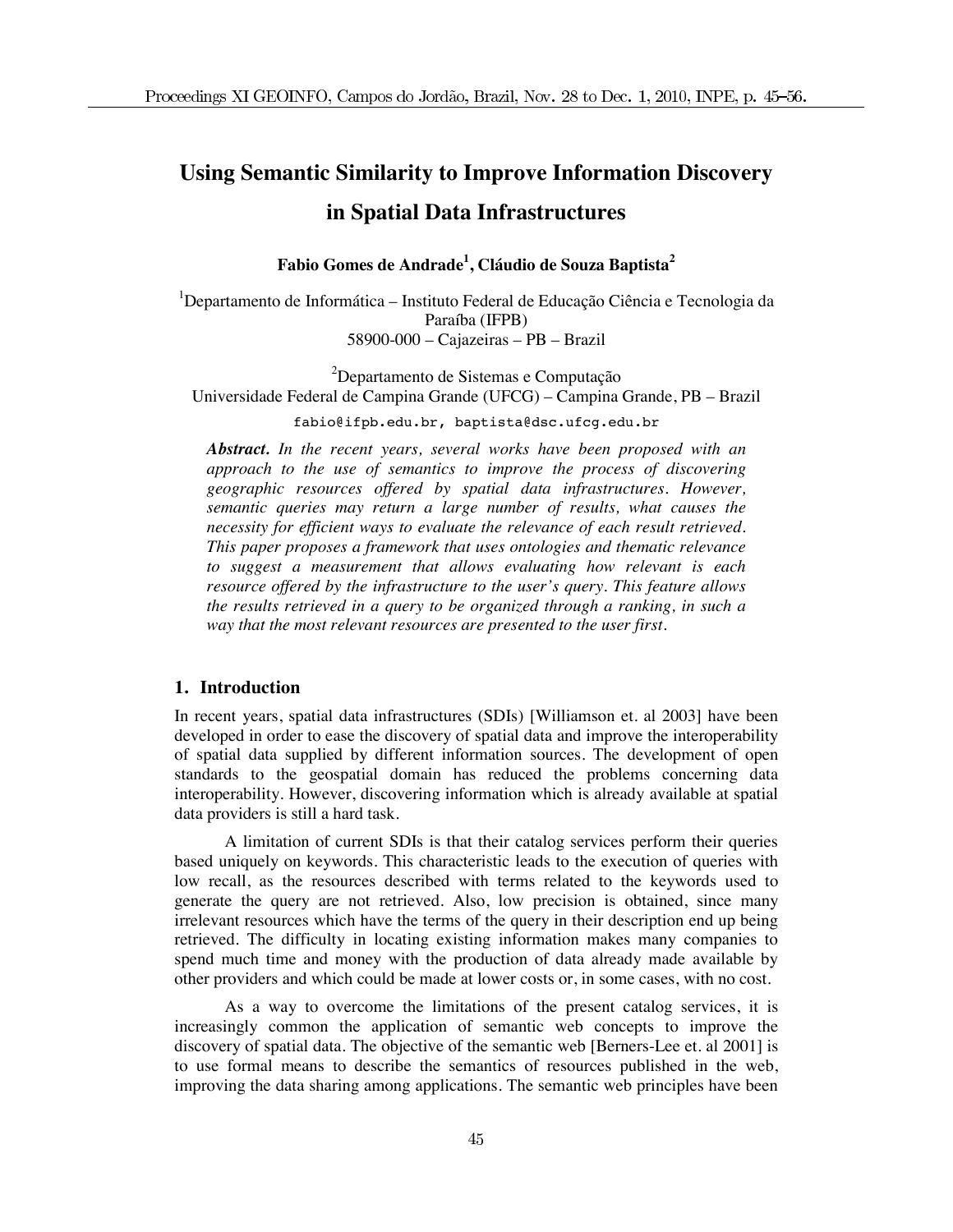implemented through ontologies [Guarino 1995]. Ontologies are formal conceptualizations of an application domain, which makes its semantic understandable to both human and machines.

Usually, applications that use ontologies to discover information use an approach based on a semantic relationship known as *subsumption*. This kind of solution consists in locating all resources whose description is *subsumed* by a certain search concept. The great advantage of this kind of solution is that it improves the recall of queries, since inference rules may be used for runtime inference of new knowledge. Nevertheless, this kind of solution considers that all of the retrieved results have the same relevance to the user. As a semantic query may return a large number of results, information which is more relevant to the user may be shown at the end of the result and, eventually, may not even be analyzed. For example, if a user requests feature types about a concept *WaterCourse*, feature types associated to subclasses of this concept (which offer only a part of the information requested), can be presented earlier than types linked exactly to the concept search, which are probably more relevant to user. This feature produces the necessity for the development of mechanisms that permit the evaluation of the relevance that each retrieved result has to the user.

To tackle this limitation, this paper proposes an approach that uses notions of similarity as a way to improve the discovery of information in spatial data infrastructures. The main contribution consists of the development of a similarity measurement that enables to evaluate the relevance of each resource featured by the SDI to the user's query. Still, the paper develops a new measurement to evaluate similarity among concepts defined in ontologies, and shows how some ideas of classic information retrieval can be reused and adapted to the spatial domain.

The remaining of the paper is organized as follows. Section 2 discusses related works. Section 3 addresses the process of semantic annotation used to describe semantics of the feature types. Section 4 describes the approach used to evaluate the relevance of each resource offered to user query. Section 5 shows the implementation and the results obtained. Finally, section 6 concludes the paper and highlights further work to be undertaken.

# **2. Related work**

Over the years, several works have been proposed to solve the problem of the discovery of information in SDIs. Though these works are related to the same research area, they differ from each other with respect to the type of resource discovered and the approach used to discover these resources.

[Smits and Friis-Christensen 2007] developed a work for discovery of data in SDIs. In that work, the semantic annotation of the resources is done by associating them to concepts defined in a thesaurus. After that, the user can browse the terms of the thesaurus to discover resources associated to it. In another work [Stock et. al 2010], the feature types of the SDI, as well as the operations that can be performed with them are described through a feature type catalog (FTC), which maintains links to the services that implement each operation defined in the FTC. The retrieval of information is done by browsing this FTC. [Lutz and Kolas 2007] developed a work that uses rules to perform the semantic annotation and the retrieval of spatial data spread on different data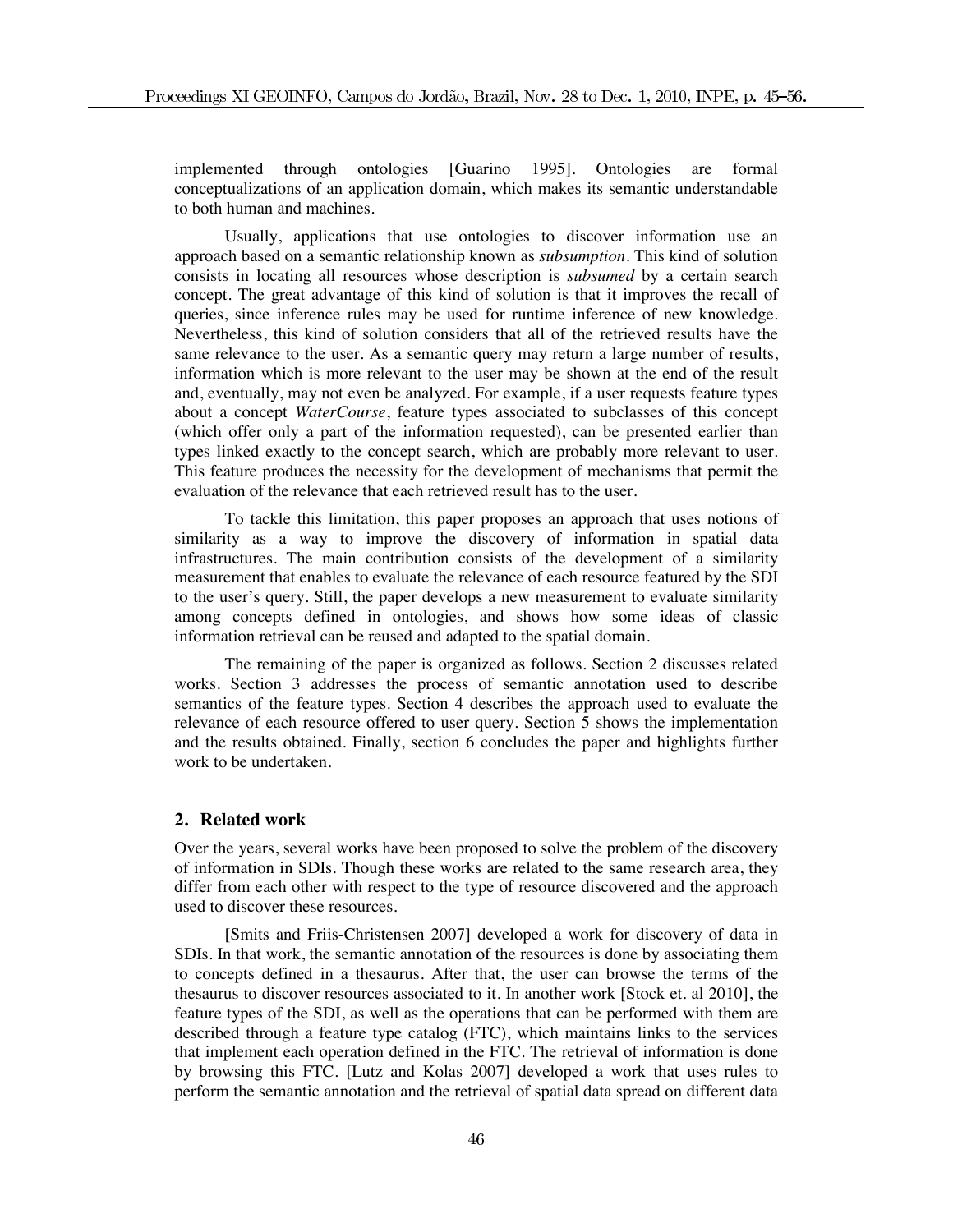sources. In another work, [Lutz et al. 2008], WFS data types are semantically annotated through mapping records. After that, a reasoner using Description Logic is used to retrieve feature types which are subsumed by the user's search concept. In another work [Klien et al 2006], the authors use Comprehensive Source Descriptions to describe the semantic features of geoservices used in the discovery of data to solve the management of disasters. All of the works cited above improve the discovery of resources in SDIs by using semantics to describe their resources. However, they no not offer the means to evaluate the relevance of each retrieved resource. Other important works present the same limitation, such as [Athanasis et. al 2009], [Lutz and Klien 2006] and [Wiegand and Garcia 2007].

Janowicz et al [Janowicz et al, 2008] developed a similarity-based solution to discover spatial data supplied by SDIs. The proposed work uses a framework to evaluate the similarity between a concept defined in the user's query and the concepts associated to spatial data types offered by the infrastructure. However, this work is directed towards a very specific ontology language. Besides, it does not take into account the relevance of the theme during the retrieval process. This way, resources annotated with the same concept are judged with the same relevance. This is a drawback, especially in queries that return a large number of results.

The analysis of related work shows that the discovery of information in SDIs is still an open problem. The use of ontologies enables to explore semantics to enhance the quality of queries. However, queries can produce a large number of results which need to be evaluated by the user before being completely retrieved. When this happens, data that are potentially more relevant to the user can be shown at the end of the result, and cannot be judged by the user. This problem leads to the necessity to develop efficient mechanisms to evaluate the relevance of each result retrieved. Such solution is based on a ranking approach, in which more relevant resources are presented first. This ranking reduces the time spent during the result evaluation process and facilitates both data discovery and reuse.

### **3. The semantic annotation proccess**

Before describing the proposed approach for evaluating the relevance of spatial resources supplied by SDIs, it is necessary to understand the kind of information that can be discovered. Aiming to standardize the access to geographic data offered by several spatial data sources, SDIs offer a set of web services that enables the access to spatial data in several different formats. Examples of such services are: Web Map Service (WMS), for the access to vector maps layers; Web Feature Service (WFS), for the access to spatial data in GML format; and Web Coverage Service (WCS), to provide access to raster data. The approach proposed by this paper focuses on discovery of feature types offered by geospatial services, in which each feature type can be a vector map layer, a GML feature type or a raster image, depending of the kind of the offered service.

 The framework has a relational database which contains information about all spatial data services offered by information sources registered in the infrastructure. This information is registered at the time a data source registers its resources in the infrastructure. When the service is registered, the framework stores on its database the information about each data type it offers. For each data type offered, the framework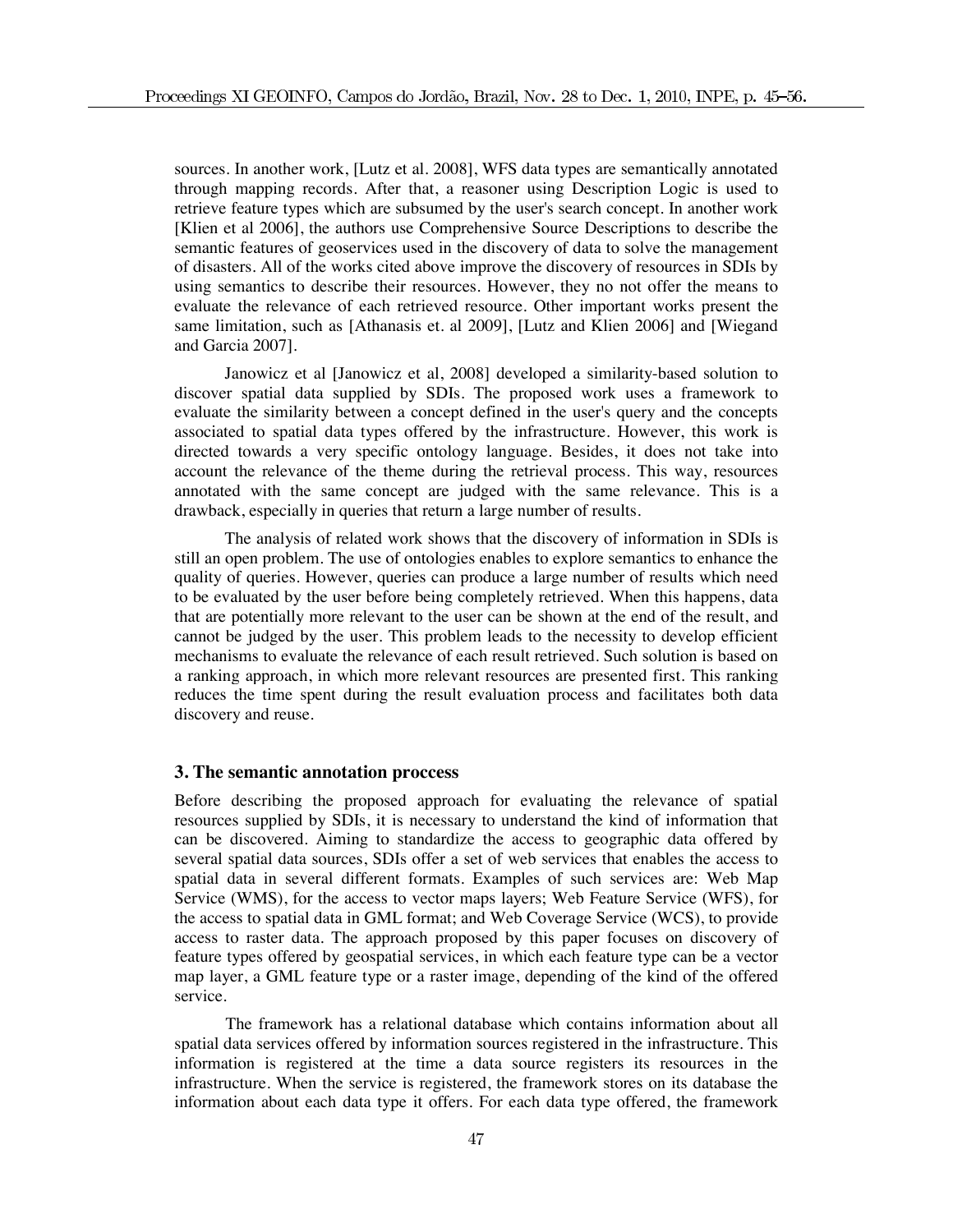stores information such as name, title, textual description, the type (vector map layer, feature type or coverage) and the bounding-box of the geographic region it covers. All this information is retrieved automatically at the time the service is registered, through the execution of its *getCapabilities* operation.

After this information is retrieved, the framework shows to the user, who is registering the service, a page containing the information about all data types available. Then, the framework asks the user to perform the semantic annotation of all types offered. For that, the user must choose, among the existing concepts in the domain ontologies used by the infrastructure, the one that better represents the information supplied by that data type. The URI of the concept chosen for annotation of each data type is stored together with its information and used during the process of information discovery. For example, a feature type that offers information about water reservoirs may be annotated with the concept *WaterCourse*, while one that describes only rivers may be annotated with the concept *River*. After all data types are annotated the registering is finished, and the information concerning the service and the data types it offers becomes available to the discovery process.

# **4. An approach to evaluate relevance**

The main objective of the work described in this paper is the description of a measurement that permits to evaluate how relevant each data type offered by the infrastructure is for the user's query. The verification is done in three steps:

- (i). to verify how much the concept used to annotate the data type which is under evaluation is similar to the search concept defined by the user;
- (ii). to verify how relevant the theme requested by the query is to the spatial service that offers the data type under evaluation; and
- (iii). to combine the values of both measurements to evaluate the relevance of the data type under evaluation for the query.

#### **4.1 The information discovery process**

The information discovery process occurs in the following manner as depicted in Figure 1. In a graphic interface, the user selects a theme and a geographic region of interest. This theme represents one concept defined in one of the domain ontologies used by the infrastructure. During the information discovery process, this concept is called search concept (SC). After, a spatial query is executed to filter, among the available data types, those whose bounding-box intersects the geographic region defined for the query. After that, the relevance of each filtered data type for the user's query is evaluated. Once a query can produce too many results, a threshold value describing the minimum desired relevance is defined, and the next stage in the discovery process is to filter the data types that have this degree of relevance greater than the threshold. Finally, the final results are organized in descending order of relevance and presented to the user.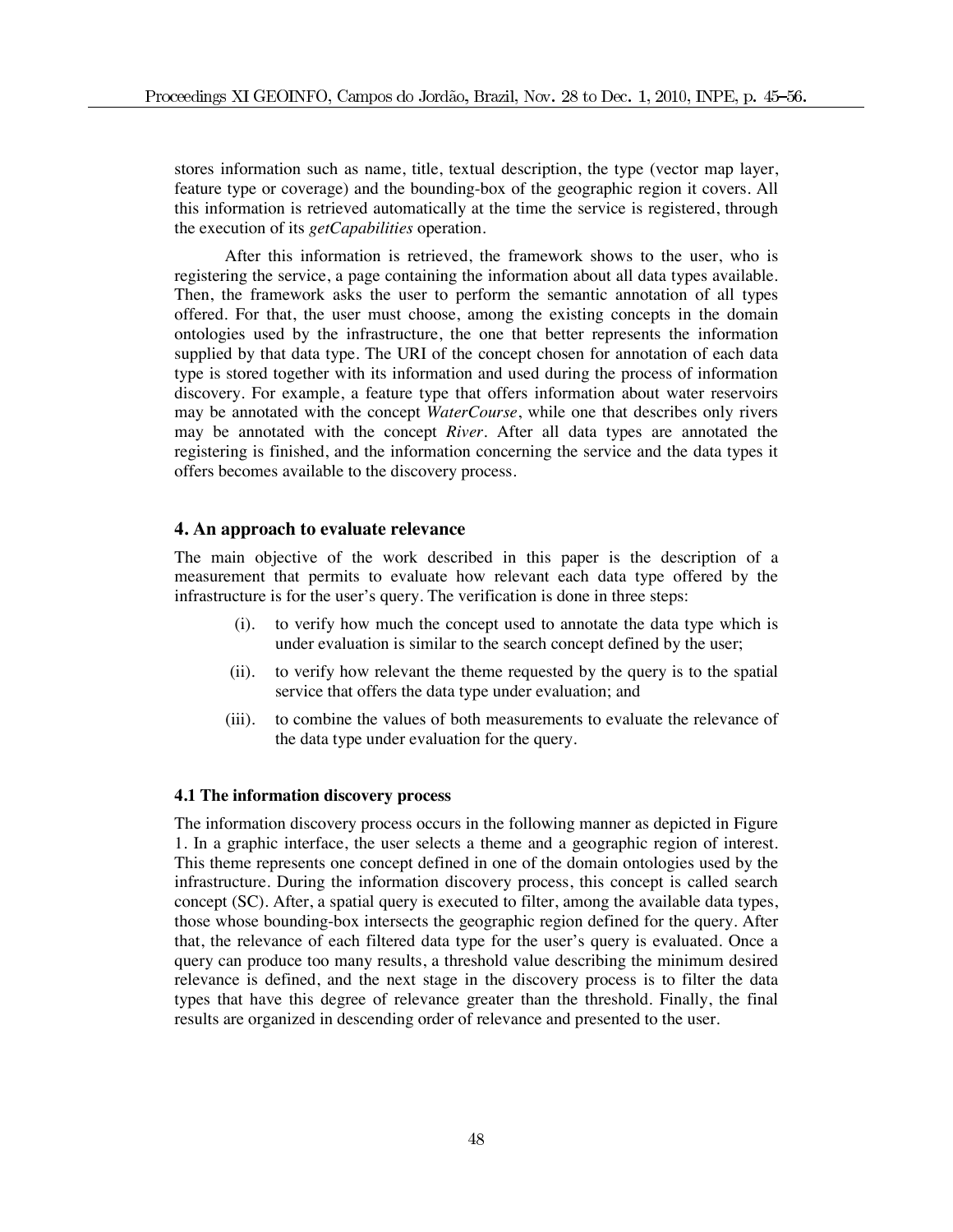

**Figure 1. The information discovery process** 

## **4.2 Evaluating the similarity between the concepts**

The first stage of the process used to measure the relevance consists in evaluating the similarity between the search concept of the user's query and the concept chosen for the semantic annotation of the data type under analysis. The approach used to evaluate this similarity has the following characteristics:

- **support to other types of relationships:** many works that propose to evaluate the similarity between concepts consider just the inheritance relationship. However, other relationship types, such as composition, cannot be neglected, since they denote an association of the concepts involved. As the composition is not such a strong relationship as the inheritance, weights are necessary to distinguish the relationship types. For example, two concepts associated by an inheritance relationship must have a degree of similarity greater than that existing between two concepts associated by other relationship type.
- **asymmetry:** symmetrical similarity measurements consider that the similarity between two pairs of concepts is the same, independently of the comparison order. However, for the problem studied in this paper, it was considered that the symmetry is not an interesting feature. For example let us suppose that a concept B is a sub-concept of a concept A. We may state that all data associated to B are relevant to the user, since every instance of concept B is also an instance of concept A. Nevertheless, if the user is looking for data associated to concept B, not all data associated to concept A are relevant to the user, since not all instances of concept A are instances of concept B. This characteristic requires, in the second case, that the symmetry must be smaller than in the first case, due to the existence of information of no interest to the user. The same idea is applied to the composition relationship;
- **degree of generalization:** ontologies are described through concepts that are organized in a hierarchical form, through inheritance relationships. Let us suppose that there is a hierarchy from a search concept SC in the ontology under analysis. As we go through this hierarchy, we find concepts that are more and more specialized with respect to SC and, consequently, have more difference with respect to it. Thus, the similarity of concepts must decrease gradually as the deepness of the concept increases.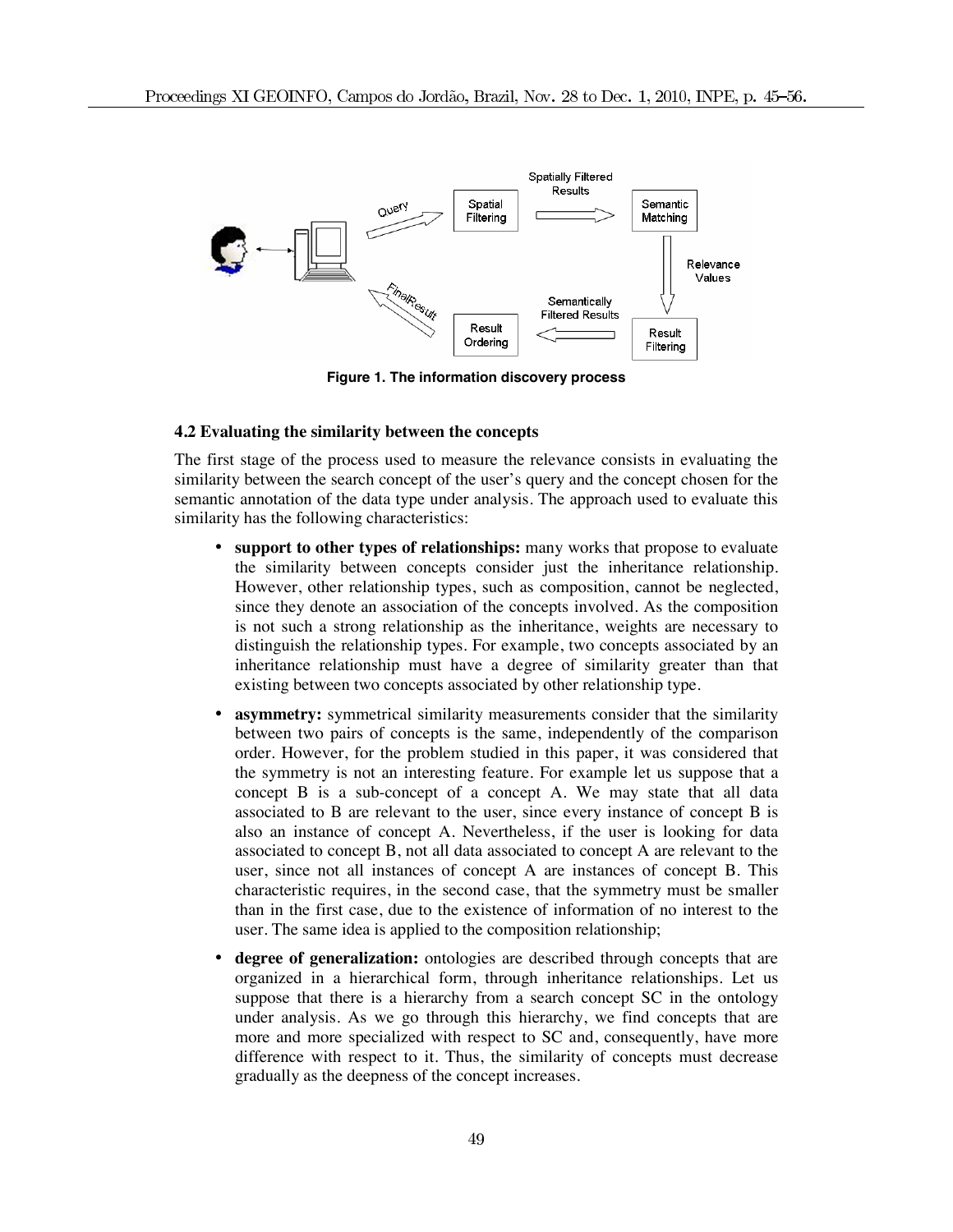The evaluation of the similarity between concepts is performed through a semantic network, generated from the parsing of the ontology at the time it is added to the SDI. The construction of this network takes into consideration two types of semantic relationship existing between the ontology concepts: inheritance and composition. The following algorithms in Table 1 present how a semantic network may be generated. The first algorithm is used to start the process of generation of the network and the second one to expand the production of the network to new concepts obtained from new concepts which are processed by the algorithm. In the first algorithm, the network is generated from each root concept (RC) in the ontology. A root concept is a concept that has no superclass in the ontology.

**Table 1: Semantic Network Generation Algorithm** 

```
generateSemanticNetwork(O: Ontology): SemanticNetwork; 
begin 
       SN = new SemanticNetwork(); 
       rootNode = createNode("Thing"); 
       SN.addNode(rootNode); 
       for each RCi in O do 
       begin 
             newNode = createNode(RCi) 
             SN.addNode(newNode); 
             SN.addSubclassEdge(rootNode, newNode); 
             expandSemanticNetwork(SN, newNode, O); 
       end; 
       return SN; 
end; 
expandSemanticNetwork(sn:SemanticNetwork,currentNode:Node, 
O:ontology): void; 
begin 
      SC = O.getSubClasses (currentNode.getConcept()); 
       for each SCi in SC do 
       begin 
           newNode = createNode(SCi); 
            sn.addNode (newNode); 
           sn.addSubclassEdge(currentNode, newNode);
       end; 
       OP = O.getObjectProperties(currentNode.getConcept()); 
       for each OPi in OP do 
       begin 
            newNode = createNode(OPi.getRange()); 
            sn.addNode (newNode); 
            sn.addAssociationEdge(currentNode, newNode); 
       end; 
end;
```
 The result of the execution of the algorithms above is a semantic network which contains all of the concepts defined in the ontology and the semantic relationships existing between these concepts. In such network, nodes represent concepts, and arrows represent semantic relationships. The network produced has two kinds of arrow: one to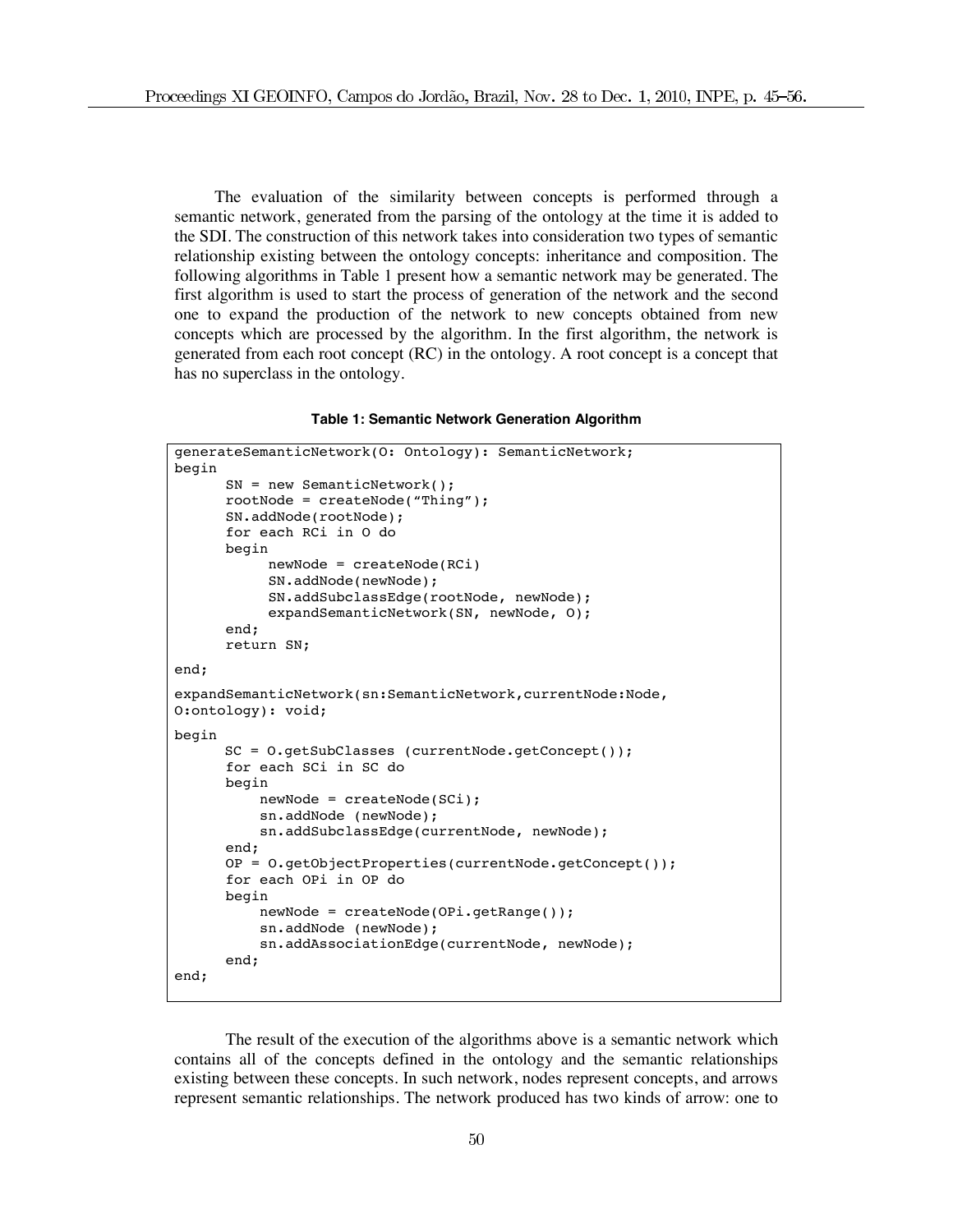define inheritance relationships and other to define composition relationships. Figure 2 shows a semantic network produced for the hydrographic domain, extracted from the GEMET ontology.



**Figure 2. Semantic network produced for a hydrographic ontology** 

After the semantic network is produced, the framework evaluates the degree of similarity for all combinations of pairs of concepts defined in the ontology. This similarity is calculated through the analysis of the path that connects the two concepts under evaluation in the semantic network. The calculation of this similarity is performed taking into consideration two kinds of variables: the semantic relationship between the concepts and the distance between them in the network.

The objective of the semantic relationship between the concepts is to assign a greater degree of similarity to pairs of concepts that have stronger semantic relationships. As inheritance is a semantic relationship stronger than composition, concepts associated by an inheritance relationship must have a degree of similarity greater than that concepts associated by a composition relationship. To implement this constraint, a weight is assigned to each arrow of the network. For each node, two weights are possible: a normal weight and an inverse weight. The weight used to evaluate the similarity depends on the order of the concepts involved. This constraint is used to keep the asymmetry requirement. The use of two kinds of weight enables to ensure asymmetry, keeping the simplicity to discovery paths in graphs. Currently, the weight used for normal and inverse weights are, respectively, 0.8 and 0.6, for inheritance relationship, and 0.6 and 0.4, for composition relationship.

To perform the comparison between the two concepts, the first step consists in locating, in the network, the path that connects the two concepts. To allow the comparison between concepts Q and D, there must be at least one path from node Q that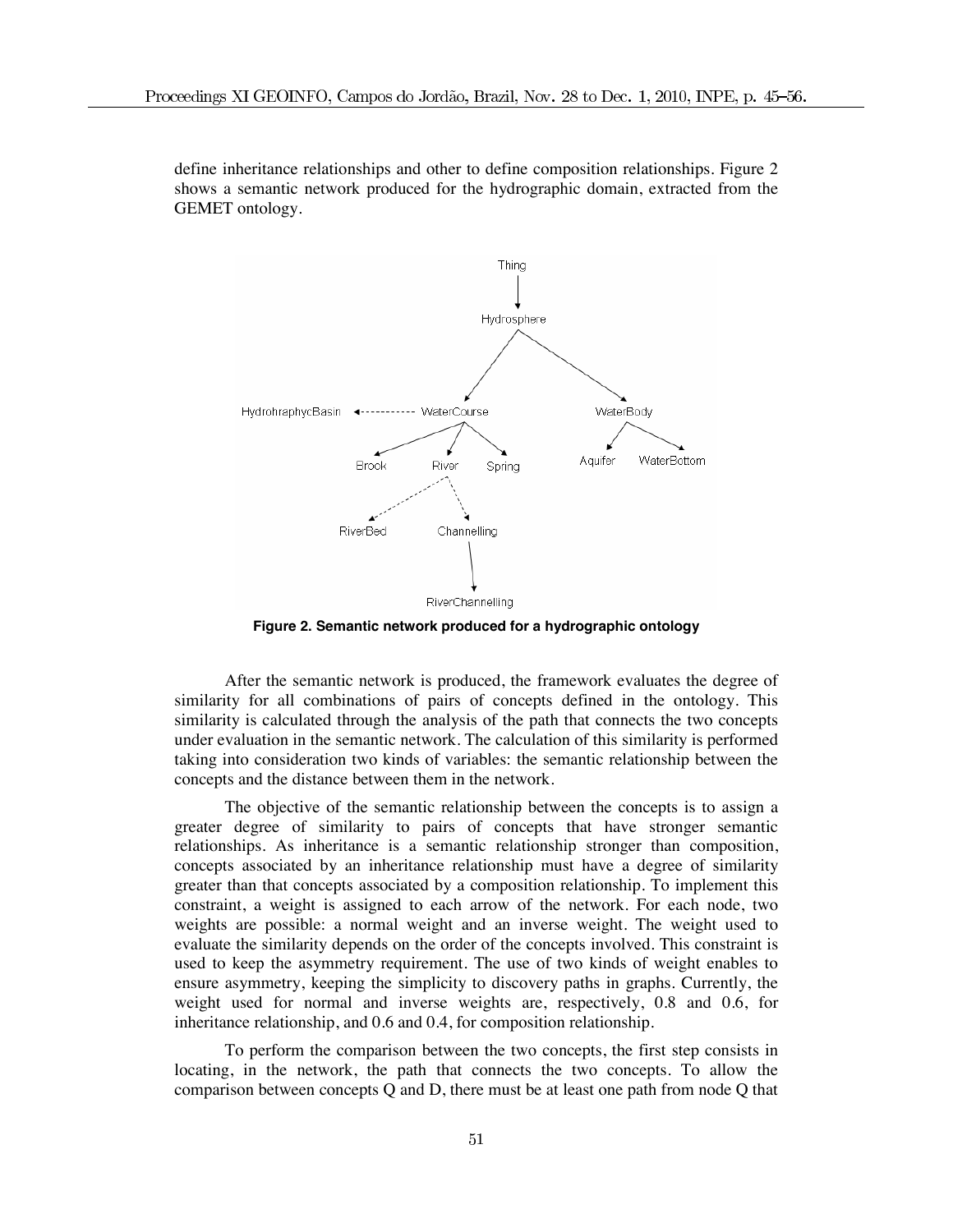leads to D, or vice-versa. When none of these paths exist, the concepts are considered disjoint and the degree of similarity between them is assumed to be zero. When any of these paths can be found, the framework uses weights of the nodes in this path to evaluate the semantic relationship between them. Let  $W = \{w_1, w_2, ..., w_n\}$  be the set of the weights of each arrow in the shortest path that connects the concepts Q and D in the semantic network that represents the ontology in which these concepts were defined. The value of the semantic relationship can be formally defined in Equation I. In order to ensure asymmetry property, the weights values depends on the order of the concepts in the path. If the path starts with the search concept Q and ends with the concept D, the normal weights are considered. However, if the path starts with the concept D and ends with the concept Q, the inverse weight are considered.

*sem Re l*= min {
$$
w_1
$$
,  $w_2$ ,..., $w_n$ } (I)

The second variable used to compare the similarity between the concepts is the distance between them. Rada et al [Rada et al 1989] introduce the semantic distance as a metric to evaluate similarity among concepts in semantic networks. The goal of this variable is to guarantee that pairs of concepts which are closer in the network have a greater degree of similarity compared to more distant pairs. We use this metric to implement the constraint to the degree of generalization between the concepts (Section 4.2). This measurement is inversely proportional to the degree of similarity, that is, as increases the distance between the concepts, the similarity between them diminishes.

After evaluating the semantic relationship and the distance between the two compared concepts, the values of these variables are used to measure the similarity between the concepts. To calculate these values, a weight is assigned to each of these variables. W<sub>1</sub> represents the weight assigned to the semantic relationship, while  $w_2$ represents the weight of distance. The use of these weights makes the similarity between the concepts to be evaluated through the Equation II:

$$
sim(Q, D) = w1*sem \text{Re} \text{ lationship}(Q, D) + w2* \left(\frac{1}{\text{dist}(Q, D)}\right) \text{ (II)}
$$

The solution evaluates the degree of similarity between all pairs of concepts defined in the ontology (in both directions), generating a similarity matrix. The values of these similarities are stored in a relational database. Table 2 shows the similarity matrix for an excerpt of the concepts of the semantic network depicted in Figure 2. Concepts marked with S represent the concept defined in the user query, whereas concepts marked with D represent the ones used to annotate the feature type that is being evaluated.

|                        | Hvdrosphere(D) | <b>WaterCourse (D)</b> | River(D) | <b>RiverBed</b> (D) |
|------------------------|----------------|------------------------|----------|---------------------|
| Hydrosphere(S)         |                | 0.84                   | 0.74     | 0.54                |
| <b>WaterCourse (S)</b> | 0.68           |                        | 0.84     | 0.58                |
| River $(S)$            | 0.58           | 0.68                   |          | 0.68                |
| <b>RiverBed (S)</b>    | 0.38           | 0.42                   | 0.52     |                     |

**Table 2. Similarity matrix**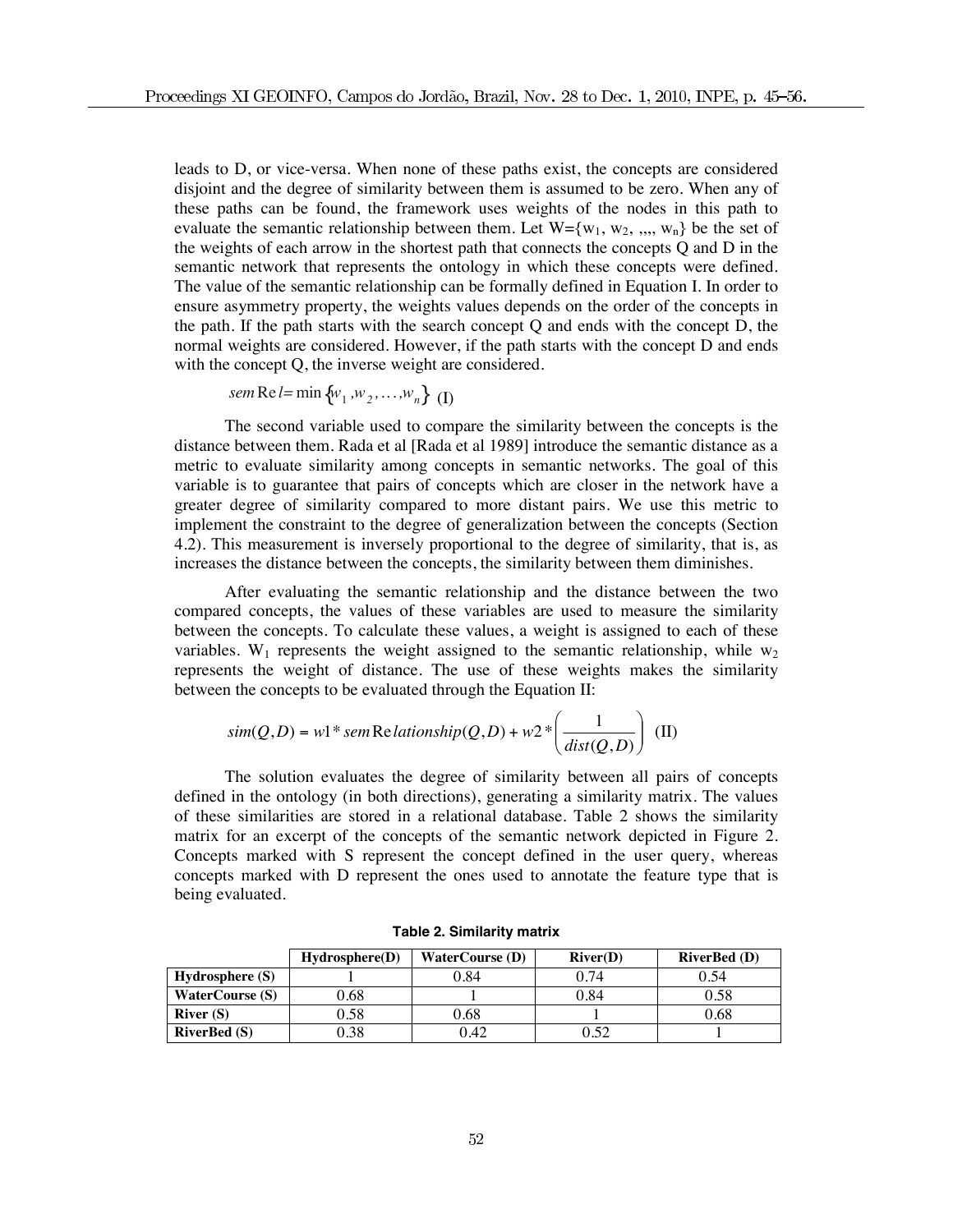#### **4.3 Evaluating the degree of thematic relevance**

Besides the degree of semantic similarity among the concepts involved in the query, we consider the degree of thematic relevance to improve the discovery process. The objective of this measurement is to evaluate how relevant is a theme requested in a query to the service which offers the data type under analysis. Through this measurement, data types offered by services in which the theme has more relevance are shown first to the user during the presentation of results. The value of this measurement is very important, since many data types are offered by several services, especially if the user's query requests a very common theme.

The degree of relevance that a certain theme has to a service is calculated through the normalized frequency, which is a measurement used in the classical information retrieval [Baeza-Yates and Ribeiro-Neto 1999] to evaluate the relevance of a certain term in a document. To evaluate this degree, the framework registers, at the time the service is registered, the normalized frequency of each theme offered by it. This way, the degree of relevance (*relDegree*) of a theme C to a service is calculated through the proportion of the number of times the theme occurs in the service (ni) and the number of data types offered by the service (N). The value of ni for a certain concept C is calculated based on the semantic relationships defined in the ontology. Such calculation comes from Equation III. In this equation,  $f_i(C)$  is the number of occurrences of the concept under evaluation, and  $f_i(S)$  and  $f_i(S)$  represent, respectively, the number of occurrences of a synonym concept of C and the number of occurrences of a concept that is a sub-class of C.

$$
relDegree(C, S) = \frac{f\hat{\imath}(C) + \sum f\hat{\imath}(S) + \sum f\hat{\imath}(SC)}{N}
$$
(III)

The information of relevance of each concept is stored in the database of the infrastructure. The major advantage of keeping this information stored is that this allows us to accelerate the response time of the query. Such feature also helps us to keep the scalability of the solution for large amount of data.

### **4.4 Calculating the relevance**

After defining the metrics used to calculate the degree of relevance of a data type to a user's query, the next step consists in defining how the values of these metrics will be used for that purpose. One possibility to solve this problem would be the representation of the user's query and the data type under evaluation as vectors in a bi-dimensional space and use the Euclidian distance to evaluate the similarity. However, this kind of metric represents similarity through a real number, corresponding to the distance between the points. Thus, in order to solve the problem, we adopted the sum of the values of the metrics, where a weight is assigned to each of the metrics. This technique, besides offering flexibility, since all weights may be altered to perform new queries, also offers similarity values between 0 and 1, which makes the evaluation of similarity more intuitive for the human being.

Thus, given a theme Q defined in the user's query and the theme D associated to the feature type under evaluation, the degree of relevance of this type for the query is calculated through Equation IV. In such equation, *sg* represents the degree of similarity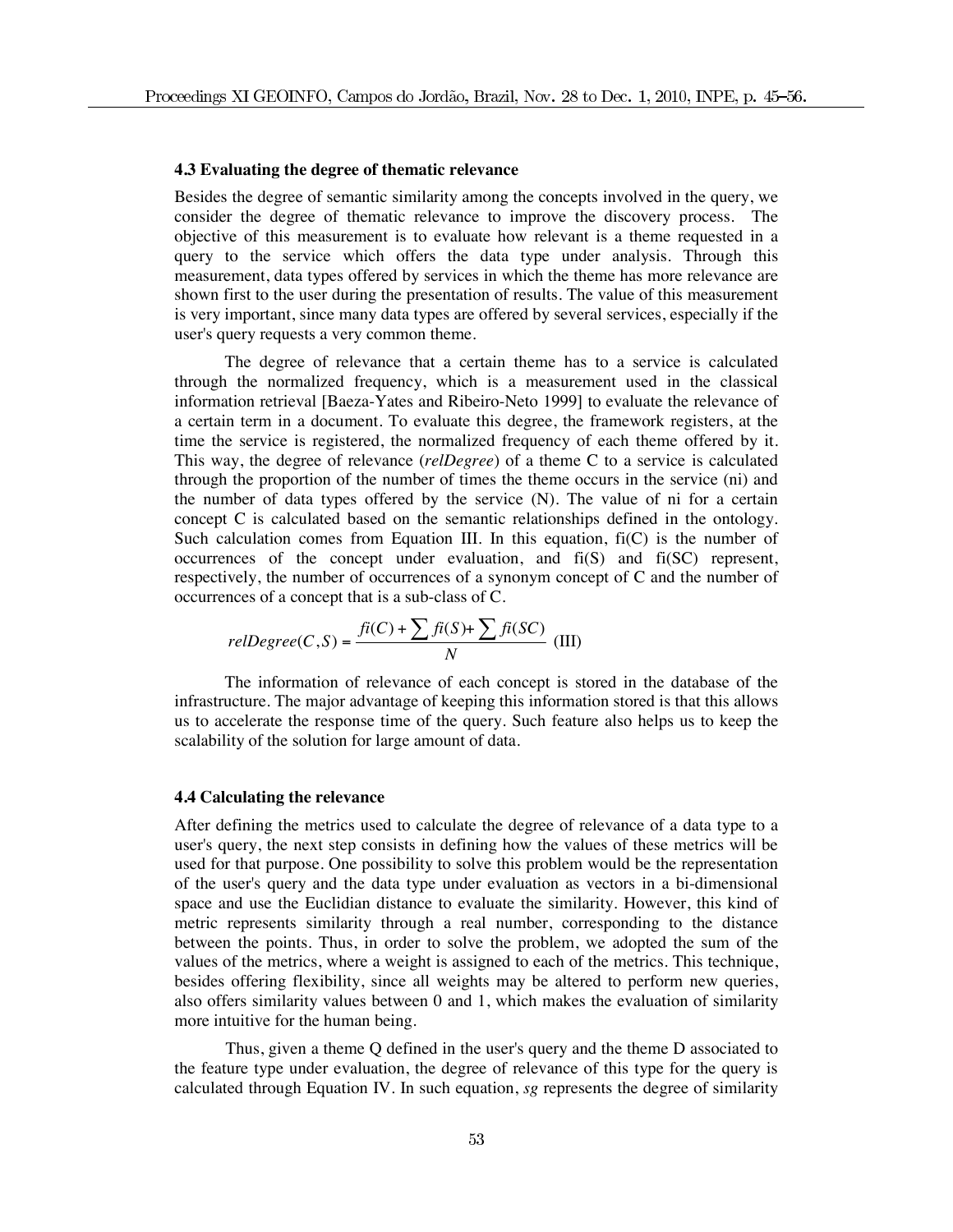of concepts Q and D, whereas *relDeg* represents the degree of relevance that the theme D has to the service by which the feature type under evaluation is offered. Finally  $w_l$  e  $w_2$  represent the weights that each type of measurement has to the calculation of spatial similarity. Each weight must have a value between 0 and 1, and their sum must always be equal to 1:

 $semanticSim(Q, D) = w_1 \times sg(Q, D) + w_2 \times relDeg(D, S)$  (IV)

# **5. Implementation and results**

To evaluate the proposed approach, a prototype was developed. The first step in this implementation was to define the domain ontologies that would be used for semantic annotation and discovery. In our experiments we have used ten domain ontologies, which were created from data models according to the Brazilian Spatial Data National Infrastructure. These ontologies are represented in OWL and the Jena framework is used to parse them. After that, we gathered several spatial services (WMS and WFS) offered by several providers throughout Brazil. Each service was processed and their information was stored in a database. Besides, we registered information concerning each feature type they offer. Each type was semantically annotated through the domain ontologies defined in the infrastructure. Currently, this database stores about 457 feature types, distributed among 21 geospatial web services, from 16 service providers. All this information is stored in a PostgreSQL/PostGIS database server.

 To illustrate the results obtained during the evaluation process, let us suppose a simple query in which the user wants to find feature types regarding *WaterCourses* in Brazil. In the database used for evaluation, there are 70 feature types directly related either to this concept or to one of its subclasses. These types are distributed among the services offered by 8 different Brazilian sources: the National Water Agency (ANA), the Executive Agency of Water Management of the State of Paraíba (AESA), the National Agency for Electrical Energy (ANEEL), the Brazilian Institute for Environment (IBAMA), the Ministry of Fisheries and Aquaculture (MPA), the Protection System for Amazon (SIPAM), the Department of Water Resources of the State of Santa Catarina (SIRHESC) and the Federal University of Minas Gerais (UFMG), according to the Table 3. For each entry in the table, we have the provider name, the thematic relevance of the concept search (*WaterCourse*) to the service, the number of feature types annotated with the search concept, the number of feature types annotated with *WaterCourse* subclasses and the number of feature types annotated with concepts which are related to the search concept through a composition relationship.

| Provider       | <b>Thematic Relevance</b> | Concept<br><b>Search</b> | <b>Subclasses</b> | Composition |
|----------------|---------------------------|--------------------------|-------------------|-------------|
| ANA            |                           |                          |                   |             |
| AESA           | 0.5625                    |                          |                   |             |
| <b>ANEEL</b>   | 0.1621                    |                          |                   |             |
| <b>IBAMA</b>   | 0.1250                    |                          |                   |             |
| <b>MPA</b>     |                           |                          |                   |             |
| <b>SIPAM</b>   | 0.0517                    |                          |                   |             |
| <b>SIRHESC</b> | 0.7045                    | 29                       |                   |             |
| <b>UFMG</b>    | 0.3076                    |                          |                   |             |

**Table 3. Data providers example concerning the hydrography concept**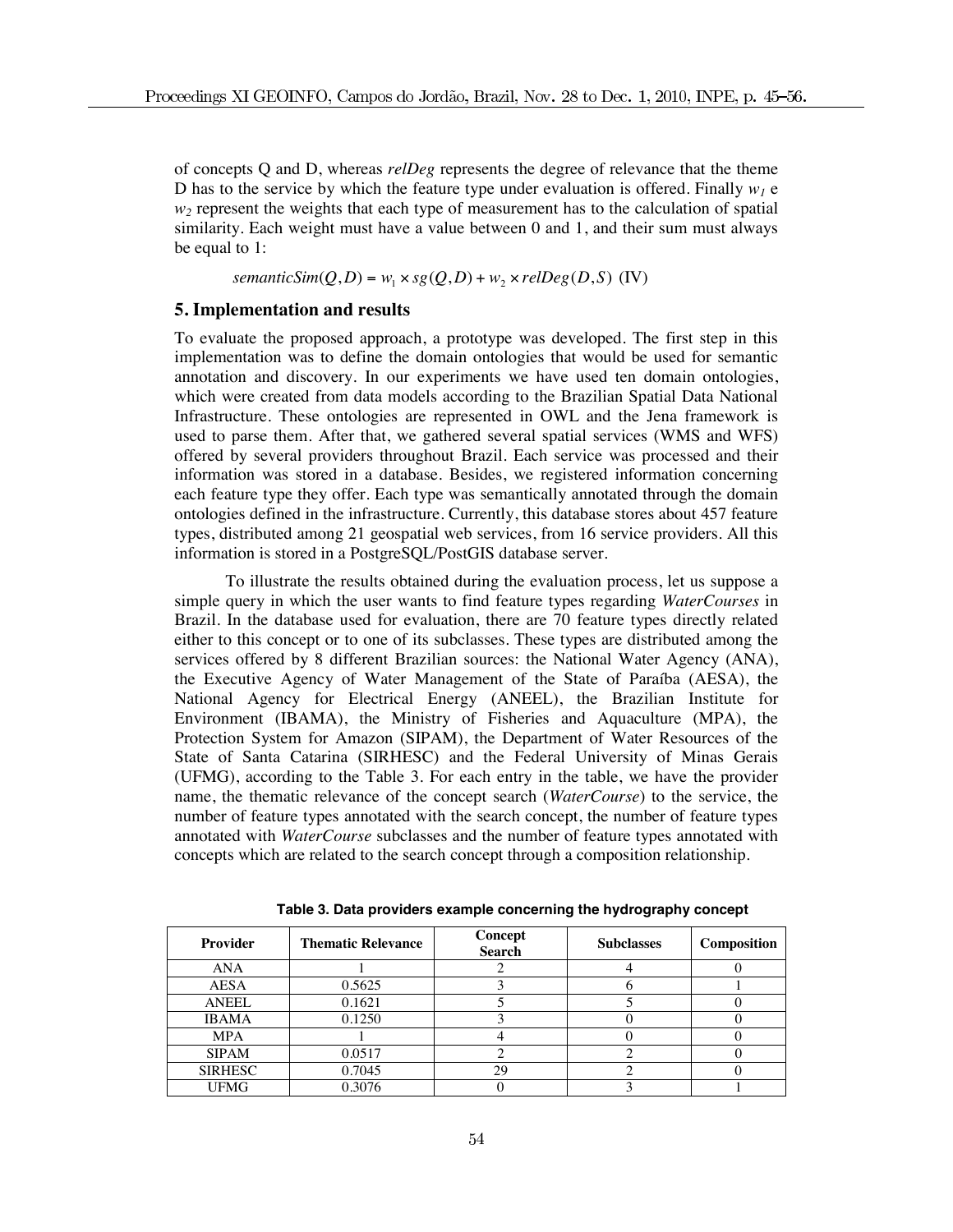After executing the query, 36 features types obtained a relevance degree greater than or equal to 90%. In this category were all feature types exactly annotated with the search concept. In this category, the types are listed in descendant order of thematic relevance. The types offered by the ANA and the MPA are listed first, with relevance of 100 %. After, the result shows the 29 types of data provided by the SIRHESC with relevance around 94% and the types offered by the AESA, with relevance around 91 % .

The second category contains feature types that have a relevance value between 80% and 90%. In this case there were two types of results. The first one contains data types that are associated with exactly the search concept, but are offered by services with low thematic relevance. Hence, there were the other two feature types offered by ANA, which had relevance of 81%. The second one is composed of data whose services have high thematic relevance, but they are annotated with concepts that represent subclasses of the search concept. In this case, we have data types offered by ANEEL, IBAMA and SIPAM. These types have gained importance around 83%, 82% and 81%, respectively.

The third category of results includes 18 feature types that have a relevance value between 60% and 80%. This category contains data types offered by services in which the *WaterCourse* theme is highly relevant, but have been annotated with subclasses of the search concept. The remaining data types offered by SIRHESC, AESA, UFMG, ANEEL and SIPAM are listed, in this order. Finally the last category contains the data types of services offered and AESA and UFMG that were annotated with concepts that have a composition relationship with the search concept. The relevance values were to 58% and 53% respectively.

# **6. Conclusion and further work**

SDIs play an increasingly important role in the dissemination of geographic information offered by several organizations. However, locating geographic data offered by these infrastructures in an efficient and precise manner is still a hard task. Though ontologybased solutions have improved the discovering process, there is still the need to evaluate the relevance of the retrieved results to the user, such that the more relevant results can be exhibited first.

This paper described a framework that combines the notion of semantic similarity between concepts defined in ontologies and ideas applied to the classical information retrieval to evaluate how relevant are the spatial data offered by the infrastructure to an end-user's query. Though the present results have shown that the approach is interesting, some future works are still necessary.

On of the works necessary in the future consists in extending the notion of semantic similarity to treat more complex concepts and relationships, as, for example, concepts defined through conjunction, disjunction and negation of other concepts. Another important future work is to evaluate the user preferences once the result is presented. Besides to validate our approach, this work will enable to improve the weights used to calculate semantic similarity. Still, there is the need to evaluate the similarity between concepts defined in different ontologies, what can give an even better recall for the user's queries.